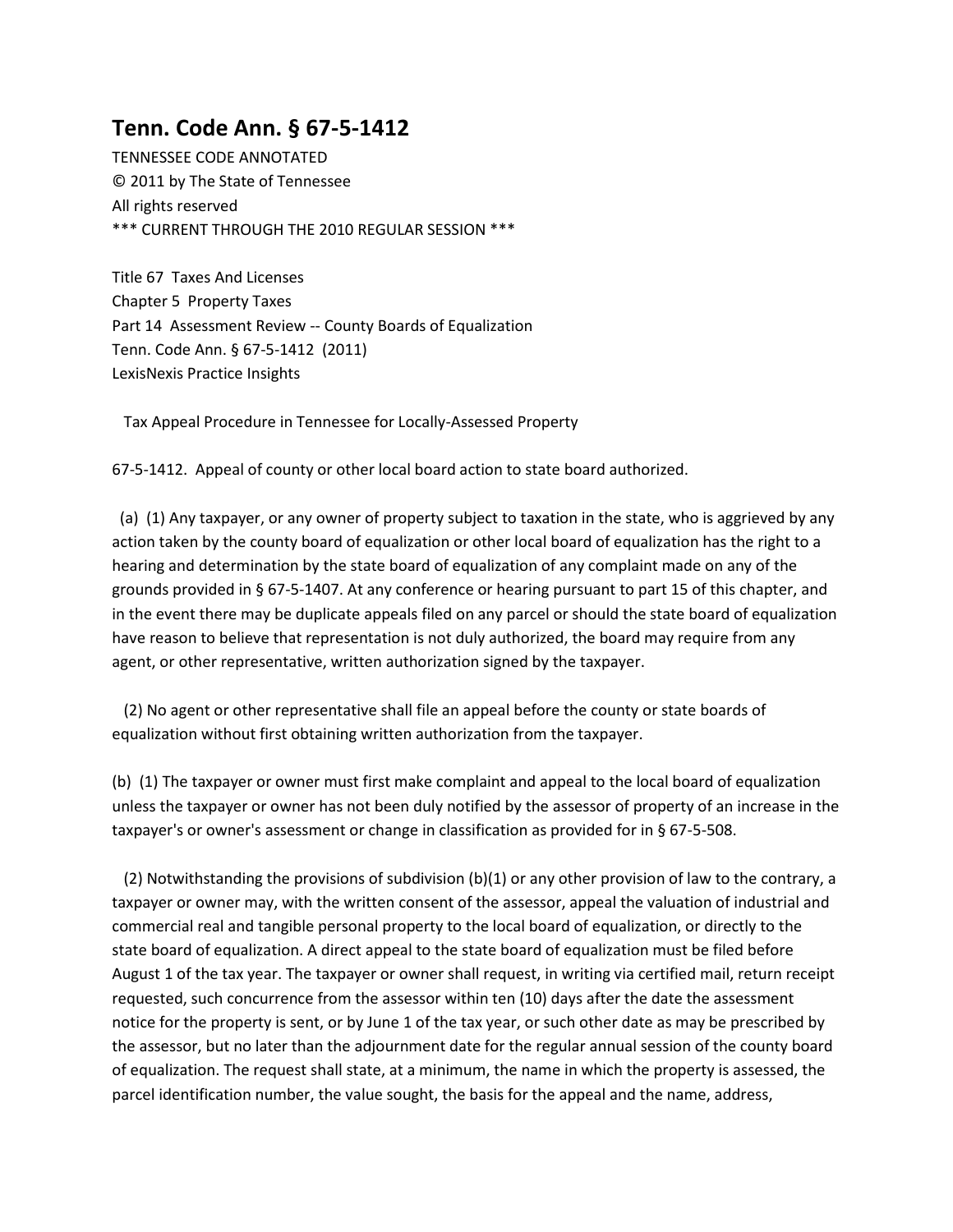telephone number and fax number of the person requesting the direct appeal. The assessor shall provide such concurrence at least ten (10) days before the adjournment of the county board. If the assessor does not concur with a direct appeal to the state board, and so states in writing at least ten (10) days before the adjournment of the county board of equalization, then the taxpayer or owner shall appeal first to the local board of equalization. If the assessor fails to act upon the taxpayer's or owner's request at least ten (10) days before the adjournment of the county board, then the state board of equalization shall accept the direct appeal of the taxpayer or owner. A taxpayer or owner filing a direct appeal shall attach a copy of the assessor's concurrence to the appeal form filed with the state board, or, if the assessor failed to act timely on a request for a direct appeal, a taxpayer or owner filing a direct appeal shall attach a copy of the written request for the concurrence and a statement that the assessor of property failed to provide a timely response to the request. All direct appeals to the state board under this subdivision (b)(2) shall be filed before August 1 of the tax year.

 (3) The provisions of subdivision (b)(2) shall not apply in any county having the following populations, according to the 2000 federal census or any subsequent federal census: Click here to view image.

(c) All complaints and appeals to the state board of equalization must be specific, in writing, and sworn to and filed with the executive secretary of the board. The state board of equalization may provide for the filing of appeals in a computer-readable format, and the date of postmark of data in such format shall constitute the date of filing of the appeal. Rules of the state board of equalization that permit electronic appeals shall also permit electronic appeal for a single parcel, in such format as the board may require by rule. The taxpayer or owner has the right to withdraw any complaint and appeal at any time before the final order has been entered on the primary issue of the complaint and appeal.

(d) The assessor of property or taxing jurisdiction also has the right to appeal from any action of the local board of equalization to the state board of equalization in the same manner as provided in subsections (a)-(c).

(e) Appeals to the state board of equalization from action of a local board of equalization must be filed on or before August 1 of the tax year, or within forty-five (45) days of the date notice of the local board action was sent, whichever is later. If notice of an assessment or classification change pursuant to § 67- 5-508 was sent to the taxpayer's last known address later than ten (10) days before the adjournment of the local board of equalization, the taxpayer may appeal directly to the state board at any time within forty-five (45) days after the notice was sent. If notice was not sent, the taxpayer may appeal directly to the state board at any time within forty-five (45) days after the tax billing date for the assessment. The taxpayer has the right to a hearing and determination to show reasonable cause for the taxpayer's failure to file an appeal as provided in this section and, upon demonstrating such reasonable cause, the board shall accept such appeal from the taxpayer up to March 1 of the year subsequent to the year in which the time for appeal to the state board began to run.

(f) "Taxpayer" as used in this part or part 15 of this chapter, means the owner of the property under appeal or any lessee legally obligated to pay ad valorem taxes for which the property is liable. A lessee